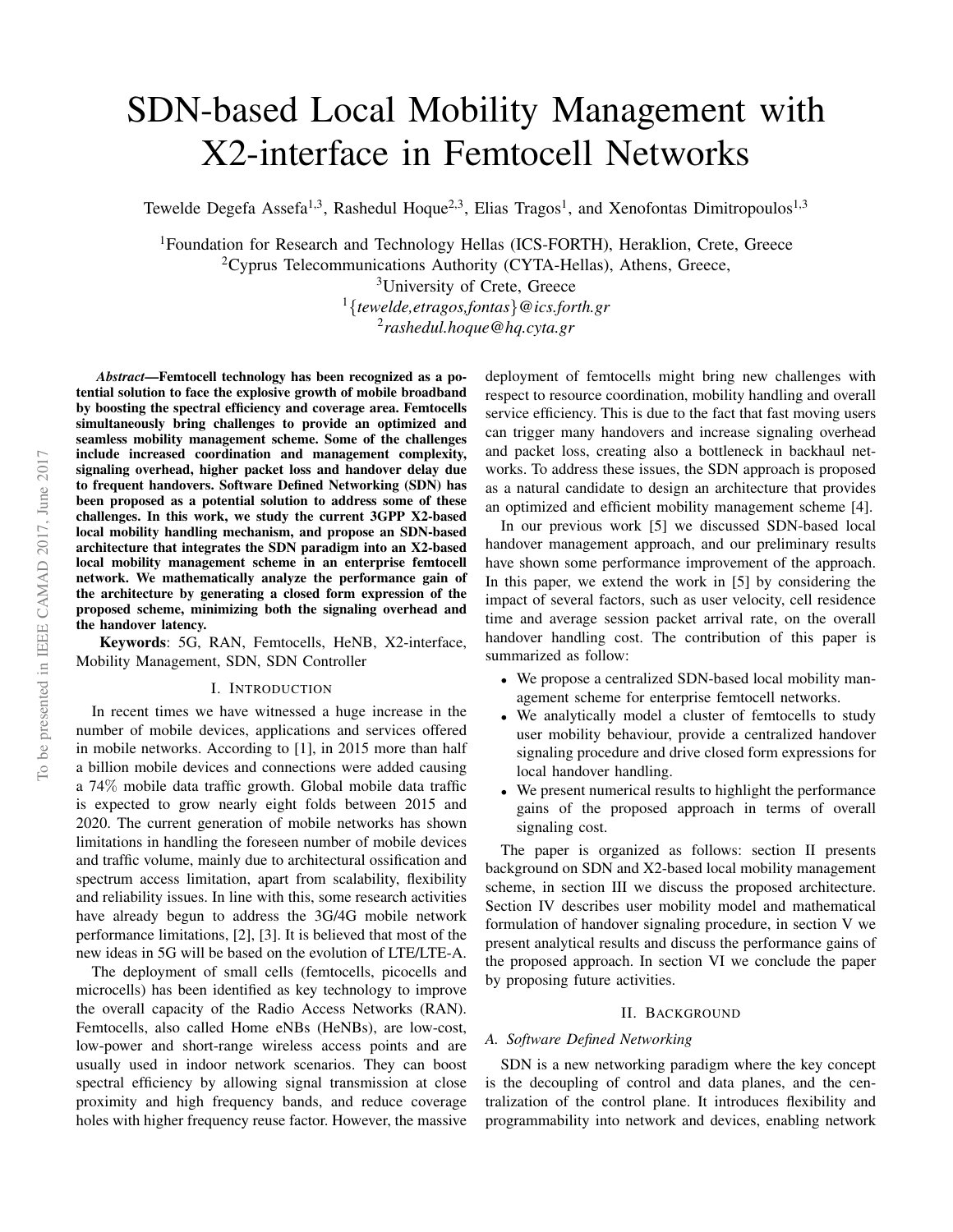operators to easily integrate new service requirements, while simplifying management and operational costs. In SDN, network devices act as a simple forwarding hardware, which takes the forwarding decisions based on data flows that are identified and categorized by several packet header fields. A centralized SDN controller uses a southbound Application Program Interface (API) to communicate with forwarding devices. OpenFlow is considered as the most common protocol. On the other hand, the SDN controller uses a northbound API to communicate with the application layer that enables network administrators to decide on how to handle forwarding plane, remotely shape traffic and deploy service policies [6]. Even though it is still in its infancy, SDN use cases continue to emerge with different roles in different networks and applications. Some practical implementation have also emerged by companies, such as Google [7].

# *B. Software Defined Mobility Management*

Some existing works on the integration of the SDN paradigm into mobility management aim to address current general mobility management issues in wireless and mobile networks. The authors in [8] [9] raise some challenges in IP mobility management schemes, such as triangular routing and handover inefficiency. They proposed a centralized approach with extension of OpenFlow interface for inter-domain mobility management. The work in [10] proposes an SDN based traffic forwarding approach for small cell backhaul LTE networks with a centralized controller for the control plane within a radio access network and the data plane in the core network. The work in [11] investigates an SDN approach for IETF's Distributed Mobility Management (DMM) scheme to address sub-optimal routing and inter-domain tunneling issues. The authors in [12] try to address layer 2 traffic pause time in SDN-based enterprise networks by proposing a handover preparation scheme that employs a location server and central SDN controller with mobility applications. The work in [13] shows the benefits of deploying a local mobility anchor for centralized mobility handling and local data forwarding with X2-interface in femtocell networks. [14] and [15] discuss the evolution of mobility management in mobile networks, and suggest several possible SDN-based approaches for minimizing handover signaling overhead in future 5G networks.

# *C. 3GPP X2-based local mobility management*

Mobility management is maintaining mobile users connectivity to the network while changing the point of attachment. It constitutes location and handover management tasks to maintain the reachability of a mobile user. Handover management involves handover preparation, handover execution and handover completion functions to perform tasks like handover triggering, routing user packets, identifying ongoing session and releasing resources [16]. A main challenge of mobility management schemes is to minimize the handover latency for maintaining a high level of quality of service [17]. In what follows, we discuss the X2-based local mobility management protocol commonly used in current generation mobile networks.

The X2-interface has been supported in 3GPP since release 10 and has been defined in recent release 14 [18]. LTE/LTE-A supports X2-based local mobility management scheme between HeNBs or eNBs. The X2 protocol stack enables HeNBs to establish a direct connection in order to exchange control information and forward data for a networkcontrolled UE-assisted handover. Fig.1 shows the standard X2 based handover procedure performed without Evolved Core Network (EPC) involvement, i.e. handover signaling messages are directly exchanged between the HeNBs, where neither Mobility Management Entity (MME) nor Serving Gateway (SGW) changes [18], [19], i.e., mobility handling within a subnet. The procedure is summarized as follows.



Fig. 1. 3GPP X2-based local mobility management signaling [18]

- UE sends a periodic *measurement report* to source HeNB (SHeNB) for *handover decision*, based on this SHeNB triggers and sends *handover request* to target HeNB (THeNB) over X2-interface.
- The THeNB performs an *admission control* and responds with a *handover request Ack*, and SHeNB sends *handover command* towards UE.
- UE detaches from the associated SHeNB and *synchronizes* to new THeNB, meanwhile SHeNB *buffers and delivers* UE packets to THeNB using X2-interface.
- Up on *syncronization* with UE, the THeNB sends an uplink resource allocation information for UE in order to confirm the handover procedure.
- THeNB sends a *path switch request* to MME, the MME sends a *User Plane Update Request* to the SGW about to which HeNB the packets for UE shall route.
- Finally, after receiving *Path switch request ACK* and *End Marker* from SGW, THeNB sends *Resource Release* to SHeNB to release resources. This completes the local handover process.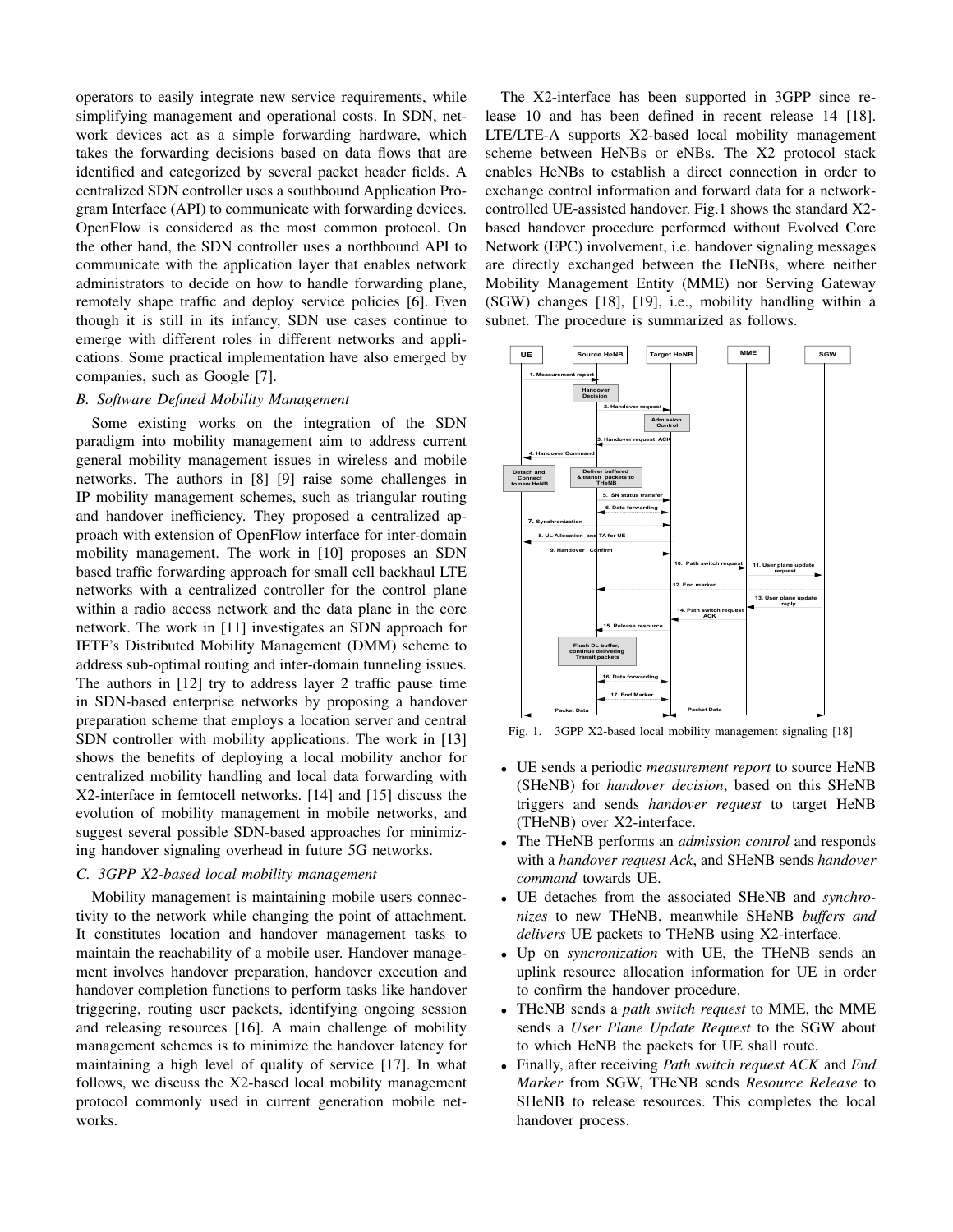## III. PROPOSED SDN-BASED LOCAL MOBILITY MANAGEMENT WITH X2-INTERFACE

# *A. Motivation*

Mobility Management is a key research item in 5G mobile networks, since femtocells are expected to be massively deployed in various indoor and outdoor network scenarios such as airports, stadiums and malls. According to 3GPP [18] femtocells may support fixed broadband access network interworking function to signal tunnel information to core network entities, such as forwarding path information. With X2-based handover support, mobility management signaling load in femtocell networks can be reduced at least by a factor of six, as compared to the traditional S1 signaling, [20], [21]. On the other hand, SDN has the ability to move most of the network intelligence to a logically centralized controller, providing a real-time adaptation to changing network conditions. Therefore, we believe that future generation of networks will consider an evolutionary approach for mobility handling. A centralized SDN-based handover management approach with direct X2-interface has the potential to implement a fast, network aware and optimized local mobility scheme.

## *B. A centralized SDN-based architecture*

Fig. 2 shows a typical enterprise femtocell network scenario, where we consider a local mobility management approach based on a centralized SDN controller with direct X2-interface between femtocells<sup>1</sup>. In this scenario, the SDN controller decouples the control plane from the data plane, handles the necessary handover signaling and manages the mobility of users within the enterprise network. Furthermore, it provides a common control protocol such as OpenFlow that manages multiple compatible HeNBs with a primary task of data forwarding. We assume the central controller includes the MME/SGW functionalities, and it gathers network status information and exchanges handover related messages with HeNBs and UEs in the network. Moreover, the enterprise HeNBs can be either an existing HeNB with an OpenFlow switch on top of it or a new future HeNB with integrated open standard protocol stack (OF-HeNB), as represented in Fig. 2.



Fig. 2. SDN-based local mobility management in femtocell networks

The main benefit of this approach lies on the centralization of handover decision, admission control and forwarding path

<sup>1</sup>Femtocells are shown as OF-HeNBs in Fig. 2

computation in the SDN controller. Fig. 3 depicts a simplified handover signaling sequence for a user moving within a femtocell network with SDN controller replacing MME/SGW. It shows how the proposed approach can reduce the number of handover message exchanges as compared to 3GPP standard scheme in Fig. 1. We assume a UE-assisted networkcontrolled handover management approach where a periodic *measurement report* is sent to the SDN controller through the HeNBs, shown as message *00* in Fig. 3, which can be used for network-load based handover decision by the controller. In addition, the *Handover Command* constitutes radio resource configuration details for the UE before switching its point of connection to THeNB. We summarize the main features of this approach as follows:



Fig. 3. Proposed SDN-based local mobility management signaling

- *Handover decision*: this function is centralized in the SDN controller, while 3GPP standard employs a distributed handover decision function in SHeNB. The SDN controller facilitates a resource efficient handover decision, where decisions can be taken based on overall network information such as user location, network load and mobility pattern. Note that location management and handover decision details are not considered in this work.
- *Admission Control*: a centralized admission control and resource management is proposed, which enables a resource-flexible, network-aware and secure decision making by the central controller. In the standard 3GPP approach this function is taken care by the THeNB with distributed resource control approach.
- *Data forwarding orchestration*: the SDN controller orchestrates the local X2-based data forwarding among HeNBs during and after handover completion. The controller with overall network overview can setup an optimum forwarding path proactively by exchanging Open-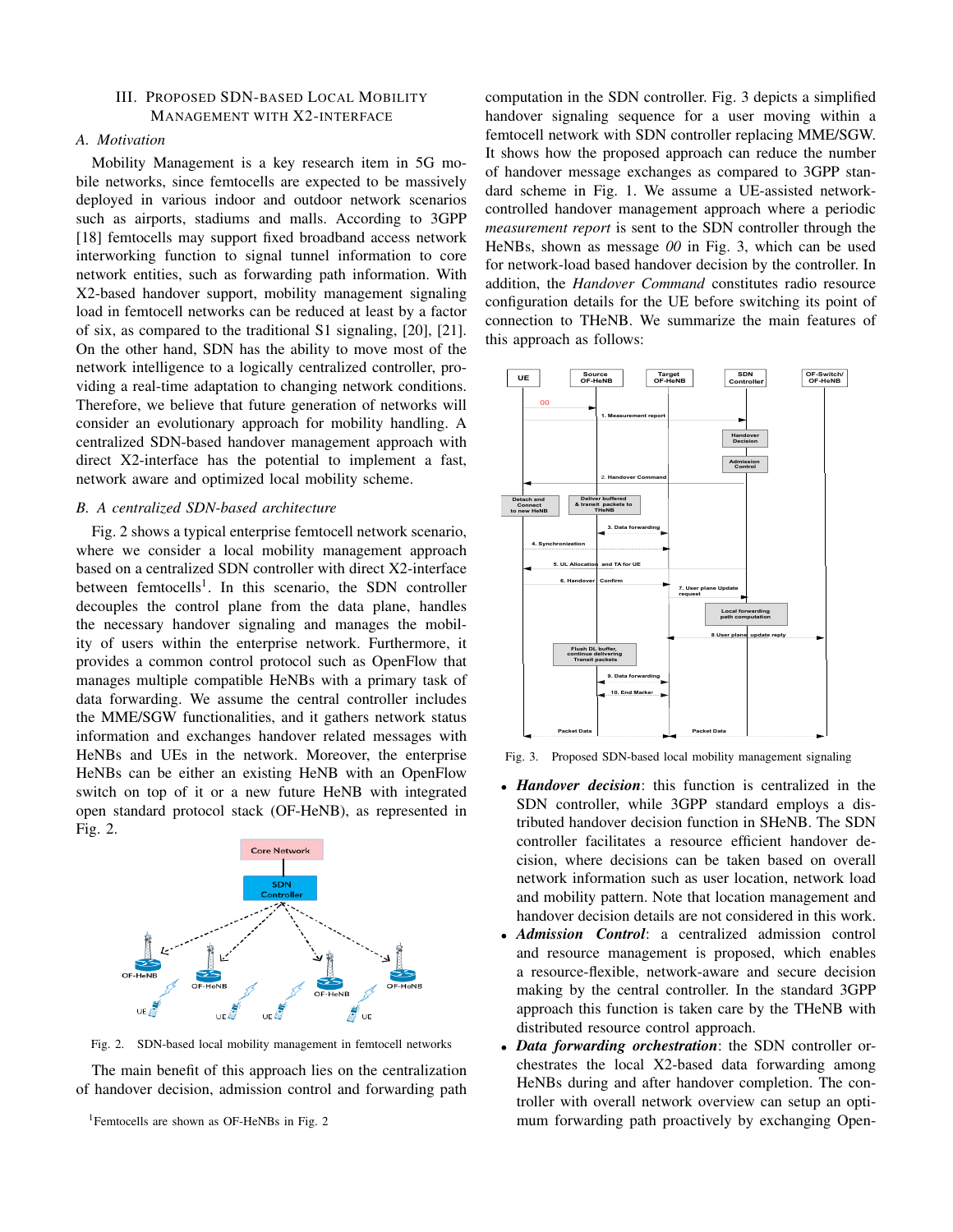Flow messages with HeNBs. This will reduce the signaling required to setup a path with S1 signaling procedure during handover in the 3GPP standard mobility handling procedure. Moreover, the SDN controller will also be able to take a better decision for the target HeNB, if it knows the load of the HeNB and how the load changes over time.

• *Cost and energy efficiency*: In this approach, the handover process requires less involvement of UEs and HeNBs than the standard 3GPP. Due to the integration of HeNBs handover and MME control functions in the SDN controller we can reduce handover messages between SHeNB an THeNB. That means, we can achieve a cost and energy efficient handover scheme.

Comparing Fig. 1 and Fig. 3, with SDN-based approach we can reduce the total number of handover signaling. Messages number *2*,*3* and *5*, as seen in Fig.1, can be reduced because of handover and admission control functions centralization. In addition, messages number *10*,*12*,*14* and *15*, as seen in Fig. 1, can also be minimized as a result of a centralized network overview in the controller. However, there is a need to send OpenFlow commands, messages number *7* and *8* shown in Fig.3, from the controller to the OpenFlow-enable HeNBs in order to update forwarding path, which can be done through the fixed access connection without having to compete for the wireless resources.

# IV. MODEL DESCRIPTION AND MATHEMATICAL FORMULATION

## *A. User mobility Model*

We use the fluid-flow mobility model to represent user mobility behaviour in our network scenario Fig. 2, [22] [23]. This model is primarily used in determining the boundary crossing rate and residence time within a given radio range in the context of movements of nodes in mobile and cellular networks. In this model, we assume that the mobile users are uniformly distributed over a  $[0,2\pi)$  circular femtocell of coverage area (A) and is likely to move in any direction with equal probability with an average speed of *v*. Accordingly, the average cell border crossing rate  $u_c$  of mobile user per unit time is given by (1) [22]

$$
u_c = \frac{vL}{\pi A} = \frac{dvL}{\pi} \tag{1}
$$

Where L is the perimeter of a cell, and *d* is the user density. Consequently, the mean cell residence time is given by

$$
E[t_c] = \frac{1}{u_c} \tag{2}
$$

Let  $p_h$  be the probability of handover within the femtocell network, i.e, the probability of moving out of a particular cell and is given by equation (3)

$$
p_h = 1 - \frac{1}{N} \tag{3}
$$

Where N is the total number of HeNBs in the network. In [24] it is shown that the rate of mobile users moving out of a cell is equal to the mean cell residence time times the average number of active users in the cell *E[Nc]*. Furthermore, assuming homogeneous cells, the average rate of inter-cell handover is equal to the rate of the mobile users moving out.

Let  $E[N_c]$  be the average number of HeNB crossing and  $E[N_t]$  be the total number of HeNB crossing within the SDN controlled domain, we can define

$$
E[N_c] = \frac{u_c}{\lambda_s} \tag{4}
$$

$$
E[N_t] = p_h \times E[N_c] = p_h \times \frac{u_c}{\lambda_s}
$$
 (5)

 $\lambda_s$  is a Poisson session arrival process, while the  $u_c$  and  $t_c$  follow an exponential distribution model<sup>2</sup>. Equation (5) indicates the total number of handovers within the network.

## *B. Total signaling cost analysis per user*

For performance evaluation of the proposed approach, we define a total handover signaling cost  $S_c$  as a sum of a signaling cost *Csignal* and packet delivery cost *Cdelivery* per user as

$$
S_c = C_{signal} + C_{delivery}
$$
 (6)

The *Csignal* is calculated as transmission and processing latency, while *Cdelivery* is packet delivery overhead cost, both based on 3GPP standard values [25].

*1) 3GPP-X2 total cost analysis:* To analyze the 3GPP total cost, we use Fig.1 as a benchmark, let  $T_{X2}$  and  $T_{SI}$  be the transmission latency over X2 and S1 interfaces, respectively, and *PHeNB* and *PMME-SGW* be the processing latency at the HeNBs and MME/SGW respectively. Then the total signaling cost is given as

$$
C_{signal}^{3GPP} = E[N_t](9T_{X2} + 5T_{SI} + 7P_{HeNB} + 2P_{MME\text{-}SGW})
$$
 (7)

equation (7) accounts  $T_{X2}$  for messages 1-5,7,9,15 and, 17, and  $T_{SI}$  for messages 10-14 in Fig. 1. While  $P_{\text{HeNB}}$ and *P<sub>MME-SGW</sub>* are processing latency at the SHeNB/THeNB and MME/SGW respectively. Let  $r_p$  be the average packet transmitted and received by a single user per session, i.e., time interval between the first packet of a data session and first packet of the next data session, then delivery cost is

$$
C_{\text{delivery}}^{3GPP} = r_{\rm p} \left( T_{SI} + E[N_t] \left( \text{lookup}_c + \text{tunneling}_c \right) \right) \tag{8}
$$

where  $lookup_c$  is the lookup cost at HeNB during preparation to send towards a destination HeNB, and  $tunneling_c$  is the tunneling cost to forward packets towards THeNB.

*2) SDN-X2 total cost analysis:* To analyse the total cost with SDN-based approach, using Fig. 3 as reference we have.  $C_{signal}^{SDN} = E[N_t] (6T_{X2} + 2T_{OF-Switch} + 4P_{HeNB} + 3P_{SDNC})$  (9) where  $P_{SDNC}$  is processing latency at the SDN controller and *TX2* accounts for messages 1,2,4-6 and 10. The SDN controller has to update all the nodes that are involved in a path setup operation by sending an OpenFlow command, thus *TOF-Switch* is the transmission latency between OpenFlow-enabled HeNBs

<sup>2</sup>Poisson process and exponential distribution models are commonly used to represent the arrival process and residence time of mobile user in mobile networks.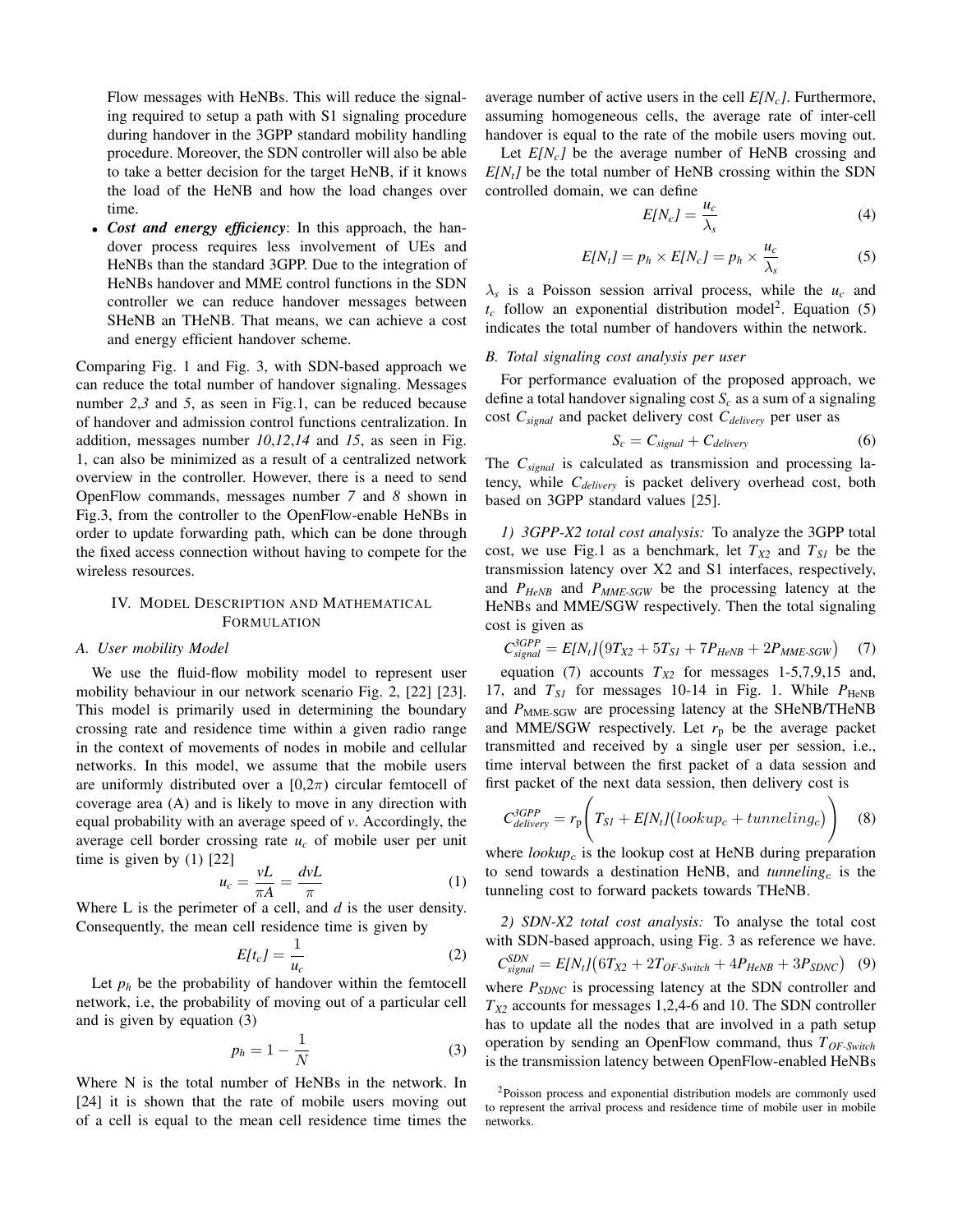and SDN controller which accounts for messages 7 and 8 in Fig. 3. We assume that the delay for updating HeNBs for path setup should be larger than it is required for other message such as the *measurement report*.

$$
C_{\text{delivery}}^{\text{SDN}} = r_{\text{p}} \bigg( E[N_t] \big( \text{lookup}_c + \text{tunneling}_c \big) \bigg) \tag{10}
$$

As can be seen in the equation (10) we have not included the term *TS1*, because with a centralized controller we can localize the path switch computation and avoid the need to signal the SGW for a new path setup, as seen in Fig. 3.

## V. RESULTS AND DISCUSSIONS

In this section, we compare the total handover signaling cost for 3GPP standard and the proposed scheme, applying the closed-form expressions in equation  $(5)$  -  $(10)$  and standard 3GPP parameters [25] shown in Table I. Since we assume that the SDN-controller acts as a MME/SGW, the respective values of *TOF-Switch* and *PSDNC* are same as *TS1* and *PMME-SGW* , it might even be less than the given standard values for enterprise networks but we compare performance gain for worst case scenario. TABLE I

PERFORMANCE ANALYSIS PARAMETERS

| Parameter                      | Value            | Parameter              | Value           |
|--------------------------------|------------------|------------------------|-----------------|
| $T_{X2}$                       | 15ms             | $lookup_c$             | 1 <sub>ms</sub> |
| $T_{SI}, T_{OF-Switch}$        | 50 <sub>ms</sub> | tunneling <sub>c</sub> | 1 <sub>ms</sub> |
| $P_{HeNR}$                     | 4 <sub>ms</sub>  | $r_{\rm p}$            | 50              |
| $P_{MME\text{-}SGW}, P_{SDNC}$ | 15ms             |                        | ' s             |
|                                | 200 <sub>m</sub> | No of HeNBs            | $5 - 50$        |
| User density                   | 5 - 50           | UE speed               | $-30$ Kmph      |

According to small cells forum [26] the enterprise use case is described as generally indoor, premises-based deployment beyond home office with large geographical area and high number of users. Thus in this section we analyze the effect of user density, user velocity, and analyze scalability by increasing number of HeNBs and average session packet arrival rate.

Fig. 4 shows the impact of the mobile user speed  $\nu$  on the total handover signaling cost. We can observe that with SDNbased approach we can achieve a reduced signaling cost, by more than 50% as compared to the standard 3GPP scheme, particularly for users moving with high speed. This is due to the handover function centralized in the controller which results in a reduced signal exchange between HeNBs for fast and seamless mobility handling. As seen in equation (1), the cell border crossing rate is directly related to the speed of the users in a cell.



Fig. 4. Impact of user velocity on total signaling cost

Fig. 5 shows the impact of user density (per  $m<sup>2</sup>$ ) on the signaling cost, the user density in a femtocell network affect the cell crossing rate in direct proportion as shown in equation (1). We observe that the signaling cost increases as the number of users increase in the femtocell area. In addition, for highly dense femtocell networks the cost is much higher in case of 3GPP X2 scheme than for the proposed SDN-based scheme. Thus, the proposed handover scheme will enable a low signaling mobility mechanism for future highly populated HetNets.



Fig. 5. Impact of user density on total signaling cost

In Fig. 6 we present the impact of network size, by increasing the number of HeNBs deployed in the network for different cell border crossing rate. the relative signaling cost represents the relative difference in total signaling cost of the 3GPP and SDN-based schemes. As we can see in Fig. 6, with increasing HeNBs and mobility rate the SDN-based handover management achieves a relatively reduced signaling cost as compared with the standard X2 scheme. This indicates that with a centralized approach we can achieve a more scalable femtocell deployment as it generates less signaling cost with increasing HeNBs and speed. This implies that the SDN-based scheme could be a feasible approach to achieve an optimized and scalable mobility management solution in future dense deployment of femtocells.



Fig. 6. Impact of network size on total signaling cost for different user speed

To study the impact of ongoing traffic on the generated signaling cost, we vary the average number of packet arrivals  $r_p$  per session. As shown in Fig. 7 the total signaling cost of centralized approach is significantly reduced in comparison to the standard 3GPP scheme. This happens mainly due to the use of X2 local forwarding scheme and the reduction of path switch signaling exchange between THeNB and SGW. With the central SDN controller, HeNBs will be able to broke traffic locally without requesting a new path for each cell change, while in the standard scheme each handover case has to make a path switch operation between THeNB and SGW.